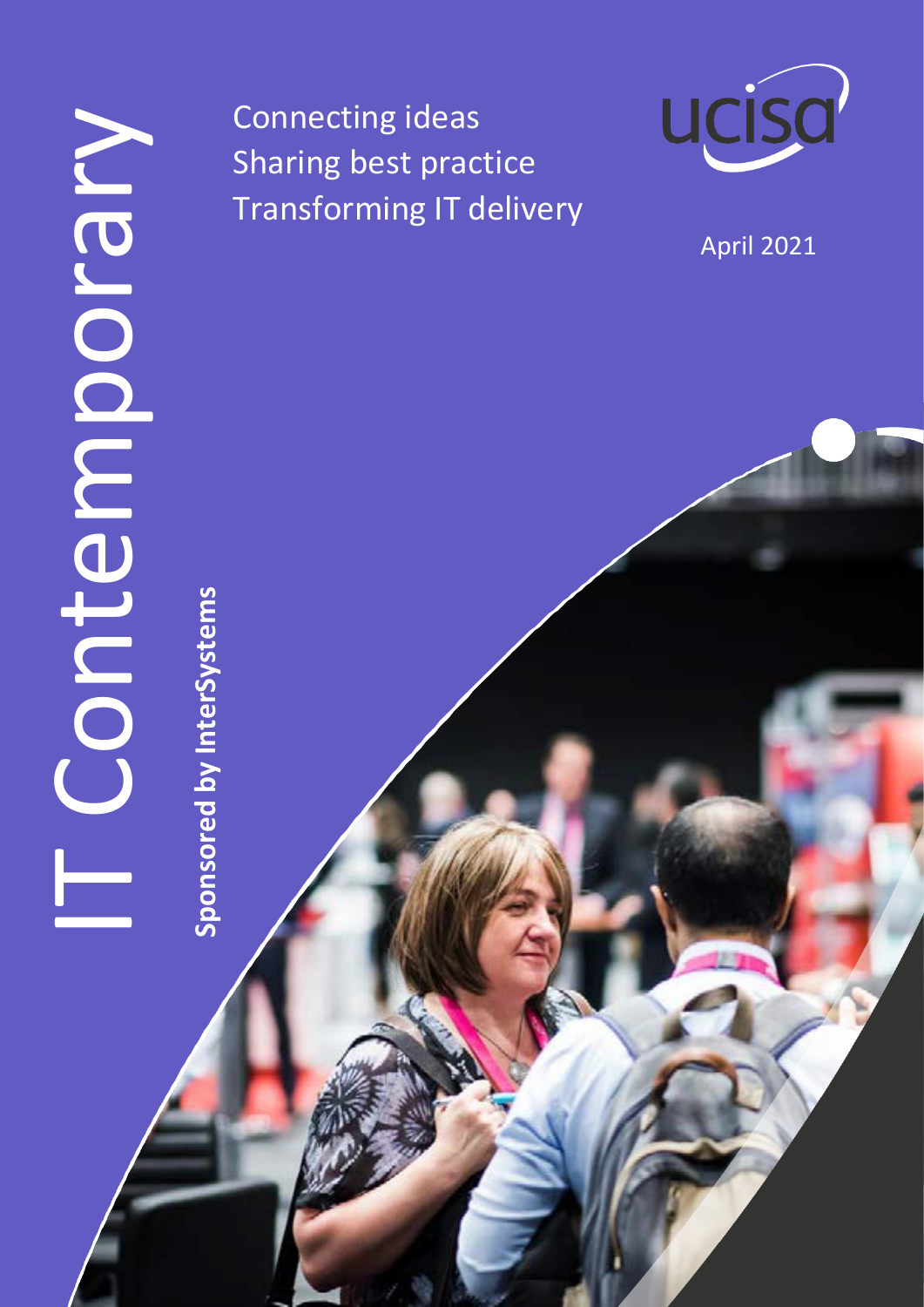# **IT Contemporary Articles that Connect Ideas, Share Best Practice and Transform IT Delivery.**

# **Digital transformation at a major teaching hospital with insights for higher education**

## **How data interoperability enabled University Hospital Southampton to transform care**

To explore the common challenges in digital transformation facing higher education and the healthcare sector, ucisa, in association with InterSystems, organised a webinar in which Adrian Byrne, Chief Information Officer at University Hospital Southampton NHS Foundation Trust (UHS) offered important insights into data interoperability and best practice that have great relevance for higher education.

The UHS experience shows how, with data growing exponentially and technology constantly evolving, organisations in higher education can transform how they use data to become agile, forward-looking institutions that master all the demands placed on them.

Entitled *Accelerating the Development of Open Standards: The Journey to Interoperability with University Hospital Southampton*, the webinar explained how InterSystems' integration engine has helped power a hugely ambitious project that has seamlessly and securely integrated records across systems and departments at one of the country's major university teaching hospitals. This has streamlined and improved patient care, enabled new medical technologies and helped accelerate crucial Covid-19 vaccine workflows.

Just like hospitals, higher education institutions must undergo digital transformation to meet the challenges of the mid-21<sup>st</sup> Century. Almost all higher education institutions face the challenges of enabling new forms of technology-driven remote and hybrid learning to keep pace with the wider changes in society. This will be based on implementation of advances in education technology and the availability and effective management of all forms of data – from personal details to highly complex research data.

The UHS experience outlined here shows how effective and innovative data-management can reshape services and pave the way for more far-reaching innovation in service-delivery and efficiency. This has never been more necessary in higher education when in England, population growth and changed expectations may require 350,000 more higher education places.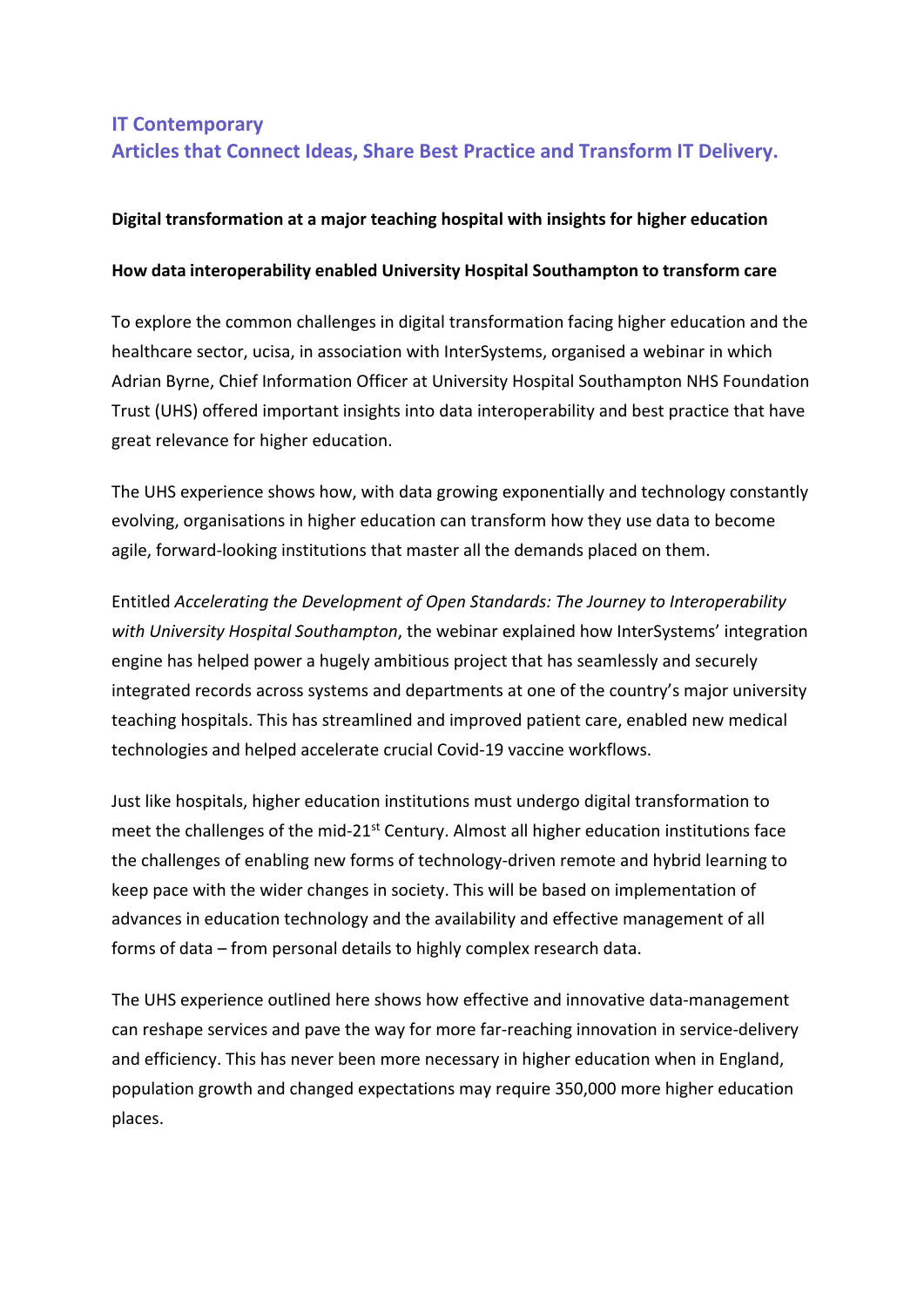Scalability has become a major topic for higher education, as customer-centricity and the growth of experiential learning come alongside the current requirement for technologies such as adaptive learning, AI, chat bots, predictive analytics and the use of augmented and virtual reality applications. With students wanting fast access to learning resources wherever they are, and digitally native academics demanding data-driven innovation, the impetus is growing for online and face-to-face tuition, remote and on-premises education to achieve equal levels of excellence. However, as the UHS experience demonstrates, delivery requires a razor-sharp focus on agility, simplicity, and cost-effectiveness.

# **The scale of the challenge and the stimulus for change**

UHS provides a very broad range of services to 1.9 million people in its catchment area, plus specialist services such as cardiac care, neurosciences, and children's intensive care to a population of 3.7 million in southern England. Prior to digitisation, more than a million paper medical records of patients were held in a dedicated facility the size of an aircraft hangar. This cost £1.3 million per annum to maintain and came with all the risks associated with paper files.

Progress towards digitisation accelerated with a £10 million cash injection from the NHS's Global Digital Exemplar programme, which requires organisations to lead improvements and share best-practice blueprints. A total of 100 projects at UHS were initiated under this umbrella.

# **An open platform approach to focus on interoperability**

At the commencement of the programme, the UHS team took a very significant decision. They decided they would work with open platforms to focus on interoperability, rather than procuring a big box solution from one vendor, as has been common across the public sector.

The aim was to enable data to move between systems and provide a good user experience without having to buy into a monolithic system structure. Adrian said: "People often talk about different things in interoperability. I mean a system talking to a system, exchanging information."

A big box solution may have taken care of "data-plumbing", but the advantage of an open platform approach was the chance to use best-of-breed tools. In reality, compromises were necessary, and it was not possible for everyone to have the best-of-breed systems they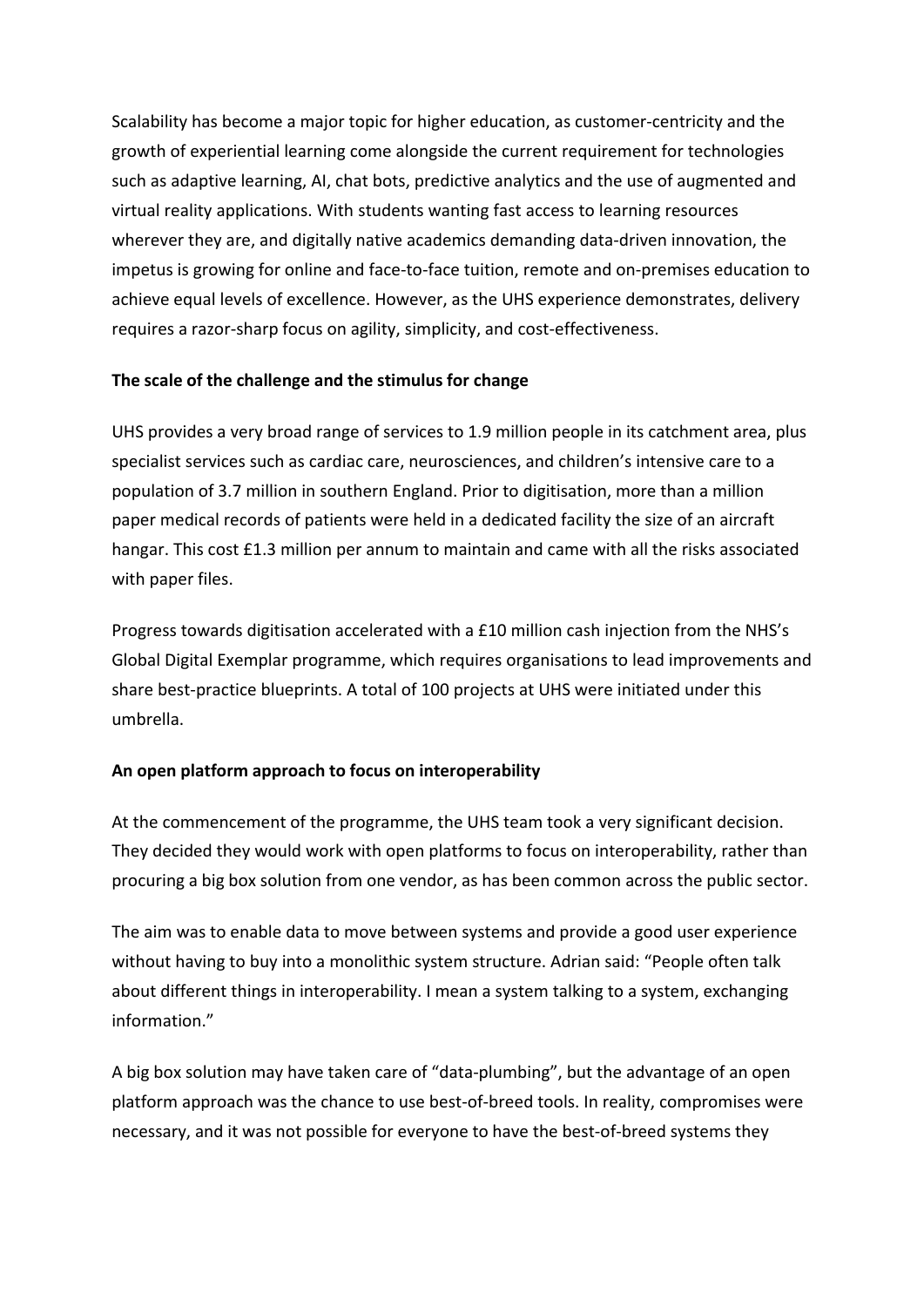wanted. The UHS team were also clear they wanted to avoid a chaotic "ball of mud", agglomerating different systems and solutions without interoperability.

As in higher education, cost also determines choice since some vendors charge in relation to the amount of outbound data. The team had to strike a balance between the right level of technology and necessary economies of scale.

## **The patient record and data structure**

At UHS the core electronic patient record implemented under the scheme is a single database. This contrasts with the common experience in the higher education sector where multiple systems are the norm, acquired over time. The structure of the data at UHS is driven by its purpose, but in an area such as critical care where data is very complex, the hospital now employs proprietary data structures. As the programme progresses the hospital will move to mobile and web applications, rather than a portal approach.

Compliance with data standards is also critical, since the key requirement is for machines to talk to machines, systems, and applications – all using FHIR (Fast Healthcare Interoperability Resources). This is the newest of the main NHS standards for data interoperability. The aim is to concentrate on a build-out that does not require the data itself to move between systems, and for the data to be capable of outliving any system using it.

As in education, data standards are important not only because of the constant transfer of data between departments internally, but also because of the increasing importance of data transfers between different organisations. In the university sector this has obvious parallels with the necessity to share administrative data with official bodies and supply chain partners. But equally, data standards enable the sharing of huge amounts of research and other data with partners and other institutions.

An example of this at UHS is the dispatch of notes to primary care organisations such as GP surgeries following the discharge of patients from secondary care. Primary care organisations need to understand the notes and identifiers, such as the patients' NHS numbers. It is the high prevalence and management of these identifiers that has enabled the NHS nationally to advance the Covid-19 vaccination programme so swiftly, surfacing the location of patients and their histories. Interoperability, effective integration, and compliance with data standards together enable updating of the GP's vaccination record while ensuring the information enters the national system.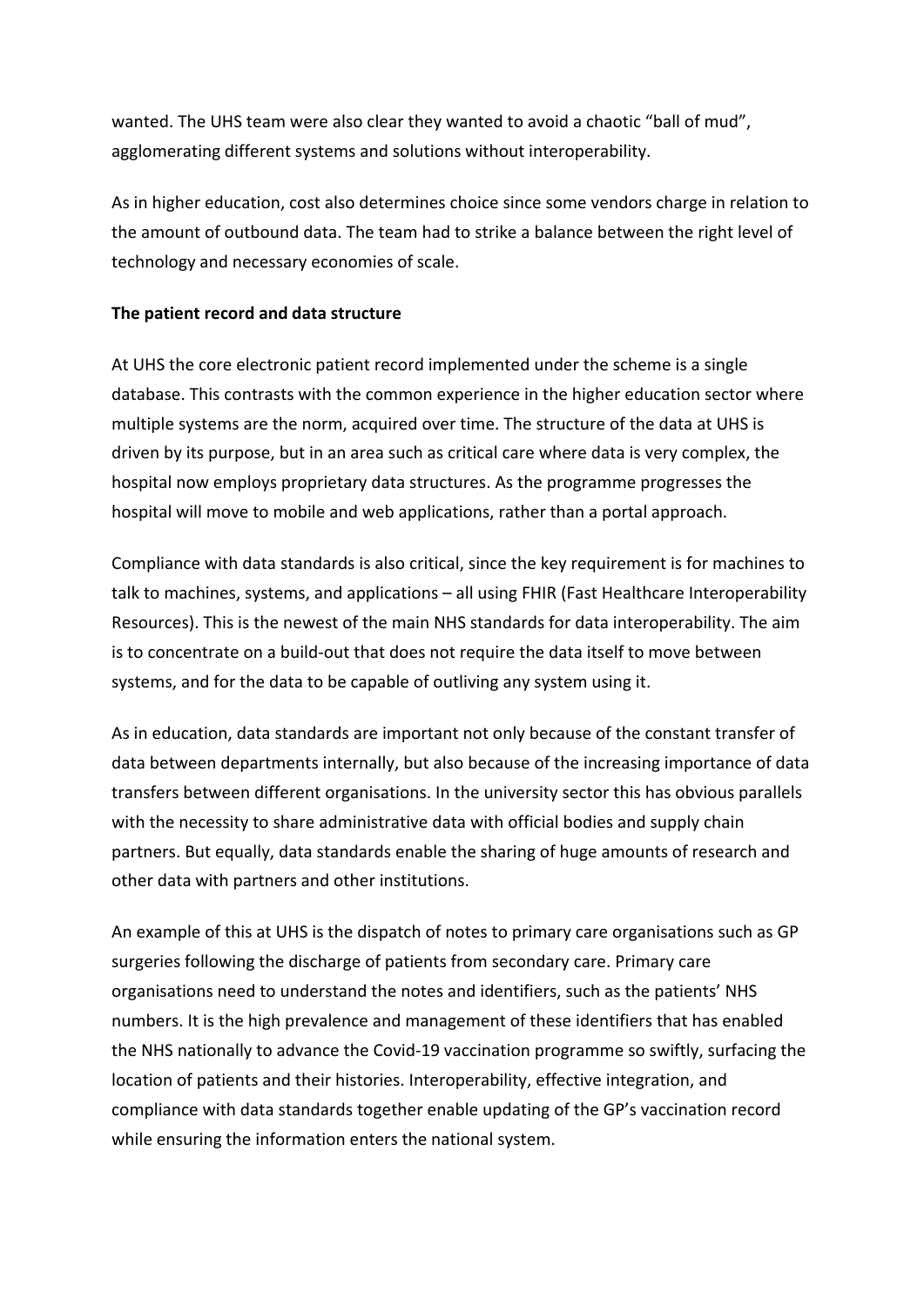#### **The digital ward round and a change in culture**

An everyday example of how digital transformation has changed everyday practices at the hospital is in ward rounds. The familiar clipboard holding a patient's charts at the end of their bed has gone, replaced with iPads, facilitating access to a far greater amount of information for clinicians.

The accessibility of this system means that with InterSystems technology working in the background, doctors can request pathology tests, ultrasound scans and other diagnostics and request notification on Teams when the tests or scans are complete. This has led to faster delivery and analysis of results and swifter discharge procedures, a key advantage in coping with the Covid pandemic.

The change had met some initial resistance from clinicians, who for decades have used paper charts in ward rounds. This prompted Paul Butler, Director of Information and Library Services at the University of Greenwich, who chaired the webinar, to draw parallels with the university arena where influential senior academics sometimes dissent from IT-led changes. At UHS, however, doctors dropped any initial reluctance because they quickly saw how the new system provided user-friendly, faster access to a wider range of information. They could prepare for ward rounds in advance, even from home, saving time. When the coronavirus pandemic erupted, the new systems enabled ward rounds to proceed remotely, reducing the number of people on wards and the potential for infection.

The programme has not, however, totally eliminated paper documents, which remain in use in certain areas. This will decline, stimulated by increased demand for remote monitoring and the successful uptake of the NHS app. The app is a national initiative allowing patients to log in, book appointments, order repeat prescriptions and see their own records.

The new cloud-based Open Personal Healthcare Record is also based on FHIR and is one of the most successful interoperability projects UHS has undertaken, supporting 15 hospitals. This enables apps to connect to the record. Patients with long-term conditions, such as prostate cancer, for example, can monitor their condition at home reducing purposeless visits to the clinic.

#### **Maintaining momentum**

The UHS time-horizon for its selection of technology in this digital transformation programme was between three and five years, the view being that any solution of greater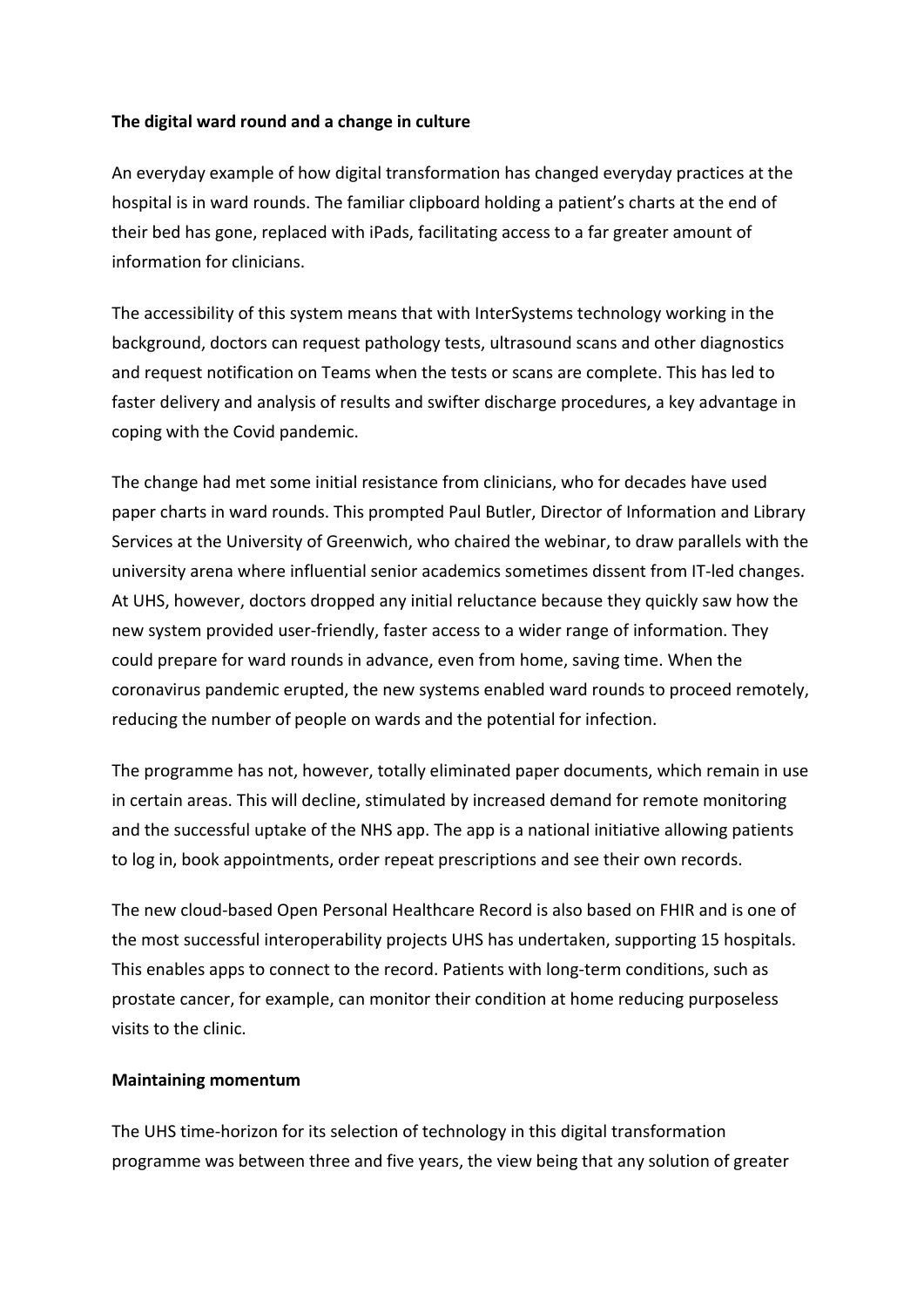longevity could be rendered redundant by innovation. To maintain progress and iron out any problems, UHS stays in regular contact with seven strategic vendors, inviting them to sessions where they discuss difficulties and share priorities. All the benefits accrued from the programme are communicated to the trust board, so they understand the significant value delivered by their investment and remain committed to it.

## **Supporting the digital future of care with deeper interoperability**

The webinar heard that just as the student-university relationship will be highly digital, the future for the patient-hospital relationship will be ever more electronic, requiring an integrated core system. This will demand further data interoperability since UHS will facilitate development of more elaborate multi-disciplinary patient care pathways. These enable patients to access treatment in other hospitals as part of a continuous system, with information about a patient's treatment or procedures visible to all relevant clinicians in the pathway.

Another key national initiative that will drive change is the introduction of Integrated Care Systems, which bring together providers and commissioners of healthcare and local government bodies. As digital maturity increases, further innovations within hospital IT will include voice-recognition for patient record systems.

Having outlined how data interoperability underpins all the significant advances UHS has achieved so far in data management and use, Adrian said he felt vindicated in the open platform approach his team had taken. He said Gartner, the global consultancy, now believes the multi-vendor approach UHS adopted is the right one and that the NHS had spent too long on proprietary systems. "The results from staff are very positive and clinicians and medical practitioners feel supported in-patient safety," he said.

#### **Conclusion**

For those working within IT in higher education, many of the challenges outlined in this webinar will be familiar. With a large number of different applications and systems and an ever-growing volume of data, health and higher education institutions alike see the importance of digital transformation for greater efficiency and economies of scale. This will enable a future that delivers new kinds of learning experiences in a customer-centred approach driven by technology. A study by Forrester for consultants KPMG International last year<sup>1</sup> uncovered the scale of the challenge, however. It found only 54 per cent of higher education institutions had built an "experience-centric" operating model based on common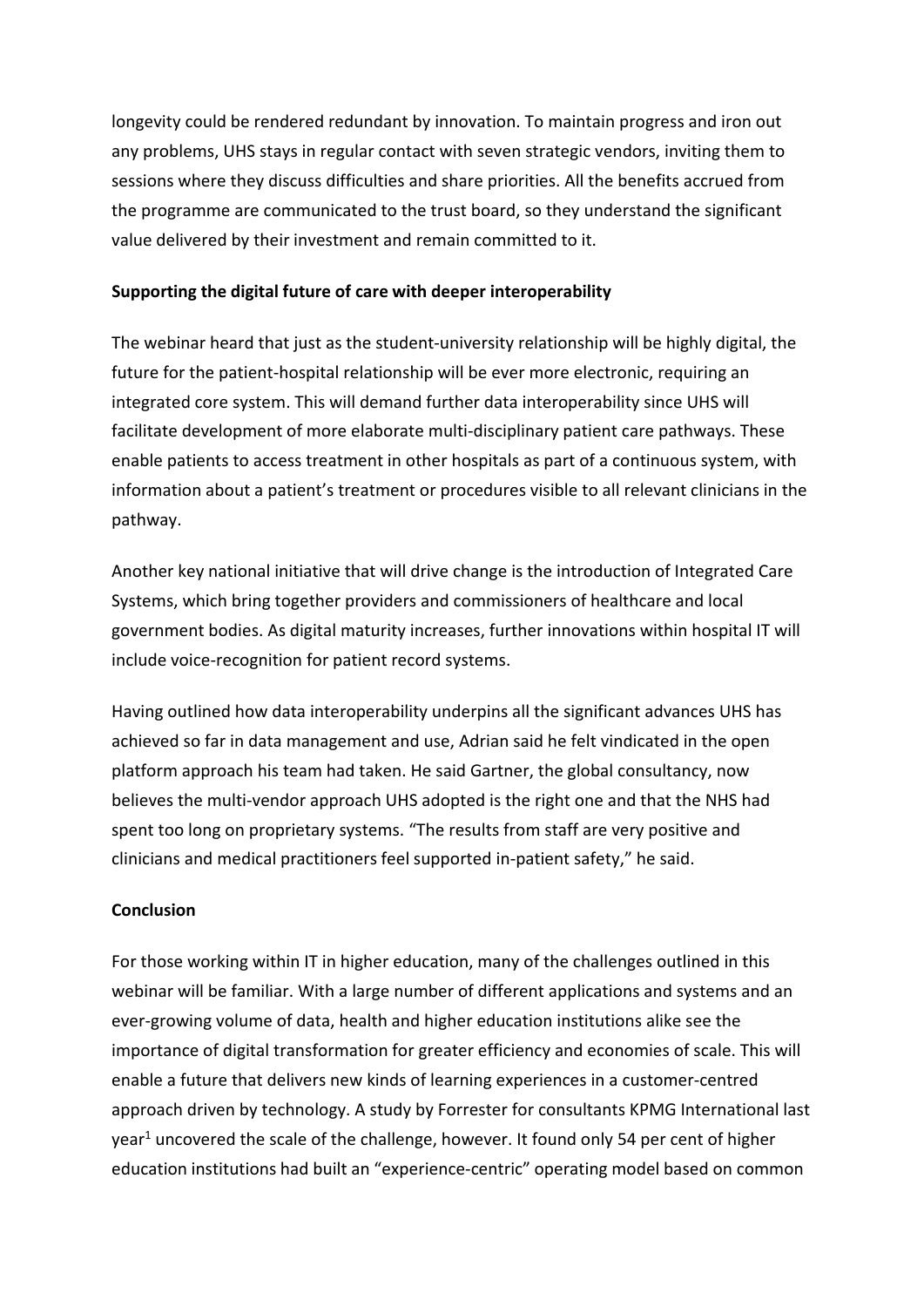digital platforms and only 43 per cent had an enterprise architecture that they felt would support current and future objectives.

What the UHS experience demonstrates is the critical importance of data integration and interoperability. Without effective integration, digital transformation and the effective implementation of e-learning, analytics, AI, and mixed reality technologies is almost impossible. Processes remain clunky and inefficient, providing a sub-standard user experience. Genuine digital inclusiveness and the development of high quality remote or experienced-based learning will be difficult to achieve.

A simplified data architecture is an essential foundation for this, but so are data standards, which will be increasingly critical in the academic sector where the sharing of highly detailed information effectively and securely is essential to everything from advanced research to the automation of many administrative tasks in on-boarding and enrolment.

An institution that lacks these capabilities will always struggle to present itself as a highly agile, digital-first organisation in the age of AI. Without interoperability and integration, the modernisation of services, systems and applications will be extremely difficult.

UHS has shown higher education organisations how integration powers a major programme of digital transformation involving huge amounts of the most highly sensitive data. The hospital has achieved this seamlessly and securely while streamlining efficiency and transforming performance in the middle of a pandemic. A considerable achievement that offers extremely useful insights.

ucisa members can access the [webinar recording](https://www.ucisa.ac.uk/Events/2021/March/The-Journey-to-Interoperability-with-University-Hospital-Southampton/Event-Other-Info-List/Recordings-and-resources) on the ucisa website via login.

<sup>1</sup> [https://universitybusiness.co.uk/headlines/over-350000-more-university-places-needed-in](https://assets.kpmg/content/dam/kpmg/xx/pdf/2020/10/future-of-higher-education.pdf)-england-by-2035/

<sup>2</sup> https://assets.kpmg/content/dam/kpmg/xx/pdf/2020/10/future-of-higher-education.pdf